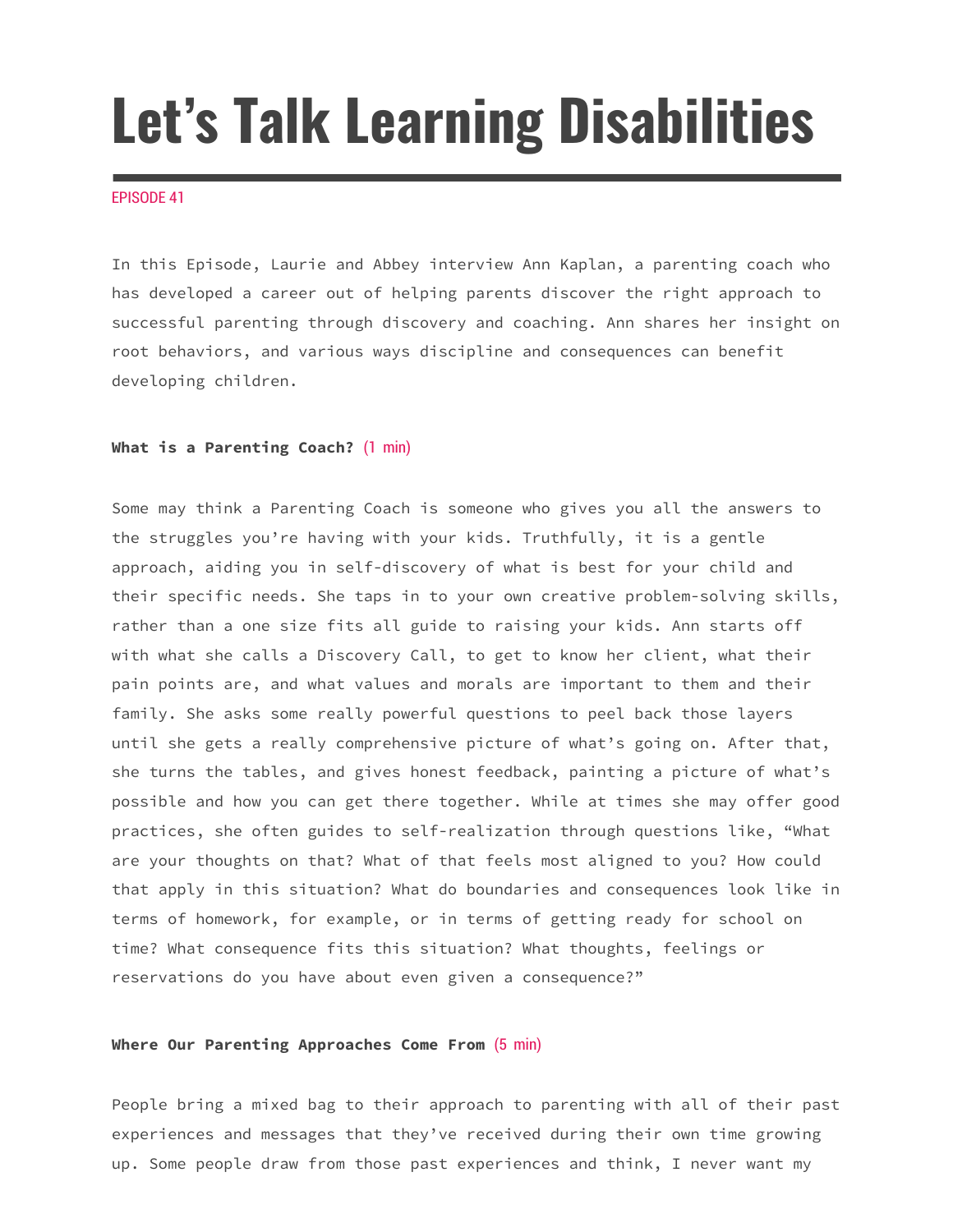kids to see me the way I saw my mom or dad, so I'll never spank my kids or yell at my kids, or even discipline them. Or on the flip side they maybe think, it worked for me, I turned out fine, so I'm doing the same with my kid. Also, some people may have experienced a super permissive parent or a total lack of discipline, and their parents letting them do whatever they wanted to made them feel totally out of control, and so now they micromanage everything their kids do. Parenting Coaching has not necessarily derived from not knowing what to do, what consequences are, etc. but rather confusing what consequences are and what punishment is. Ann also mentions there is a real need for therapy in some situations, and that although coaching and therapy would definitely overlap on the diagram, they can also operate as a compliment to one another.

#### **Common Parent Coaching Topics** (9 min)

Ann serves clients with a range in the ages of their children from toddlers to teens. In the toddler phase, tantrums and power struggles are a hot topic. There can be lots of physical aspects to parenting a toddler and finding what you're comfortable with is important. Forcing your kid to get dressed in the morning, or wrestling them into the car seat, chasing after them at the park, etc. and all parents view those components differently. And then with older kids, a lot of times parents may think the issue is respect, but really, it's not. The principles of effective parenting never really change. We as parents can get hung up on trying to control things that are out of control, trying to manage the outcome of their kids, or their emotions and really it creates a power struggle, increasing the emotional intensity in the way we parent. That can even lead to potentially sabotaging any hope of improving our kid's behavior. Whether it's super intense positive emotion, or super intense negative emotion, neither create a good outcome.

### **The 4 Fundamentals of Effective Parenting** (11 min)

- 1) You can't control anyone but yourself, nor do you have the right to.
- 2) All human beings desire control and autonomy in their lives, including toddlers and children.
- 3) Experiences are the best teachers the more you're talking, the less you're teaching.
- 4) Intensity negates everything. You have to be neutral all the time.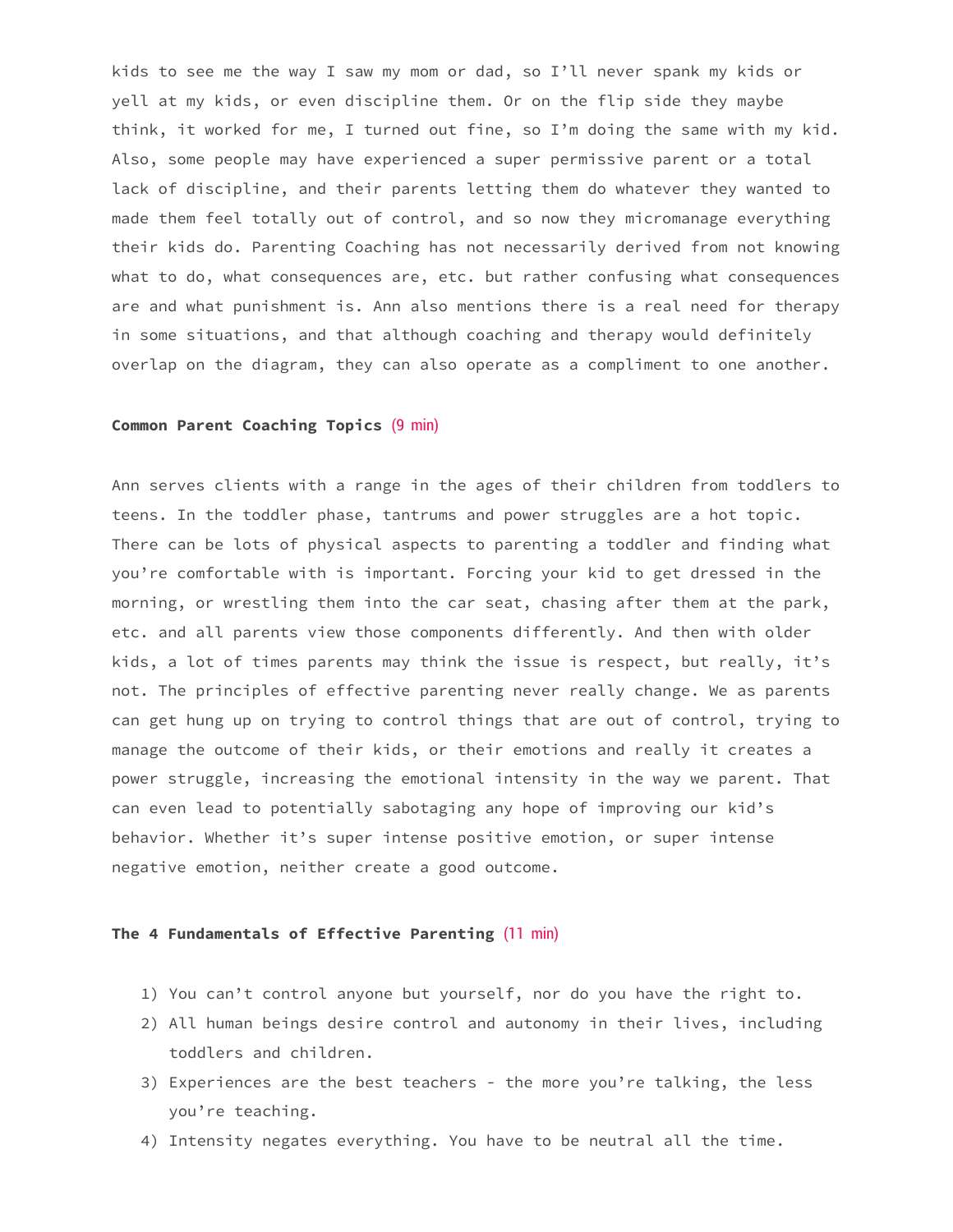#### **Parenting a Neuro-atypical Kid** (19 min)

It's really easy to fall into a trap of believing the fundamentals of parenting won't apply to your neuro-atypical kid, and that's just not the truth. A neuro-atypical kid wants all of the same things. They may have challenges with learning, and it may take them longer to learn and retain concepts, but it doesn't mean that those fundamentals are ineffective. Neuroatypical kids need structure and boundaries, and predictability and consequences, even more so than the "normies" out there. The goal is the same for all kids, to be independent, take ownership and accomplish their goals, childhood and how they interact and are influenced is what shapes a person for adulthood.

#### **Praise vs. Observation** (23 min)

What's the difference between praise and observation? This is a question Ann prompts her clients with. You can say, "I am so proud of you for remembering to turn your homework in!" or "I can see you feel so great right now." And the difference between the two may seem really small, but it encourages selfrealization for your child, so that they are making choices because it is important to them, and they will learn to make good choices for themselves, without us parents in their ear making their decisions for them. It's a powerful thing to kind of build on that intrinsic motivation and reward and praise for themselves.

# **Emotional Detachment** (31 min)

Having a conversation with yourself to talk yourself down from an emotional standpoint as a parent is such a big thing. Telling yourself for example, "What you're hearing from the teacher is informational feedback. I get to choose what to do with this information. Johnny threw a chair today at school, ok this is information. What do I do with this information?" It should be just as informational as, "Johnny wore a yellow shirt to school today." As a parent you have to choose what is acceptable and what is not. And then come up with consequences that fit when your child does not do what is expected. Sticking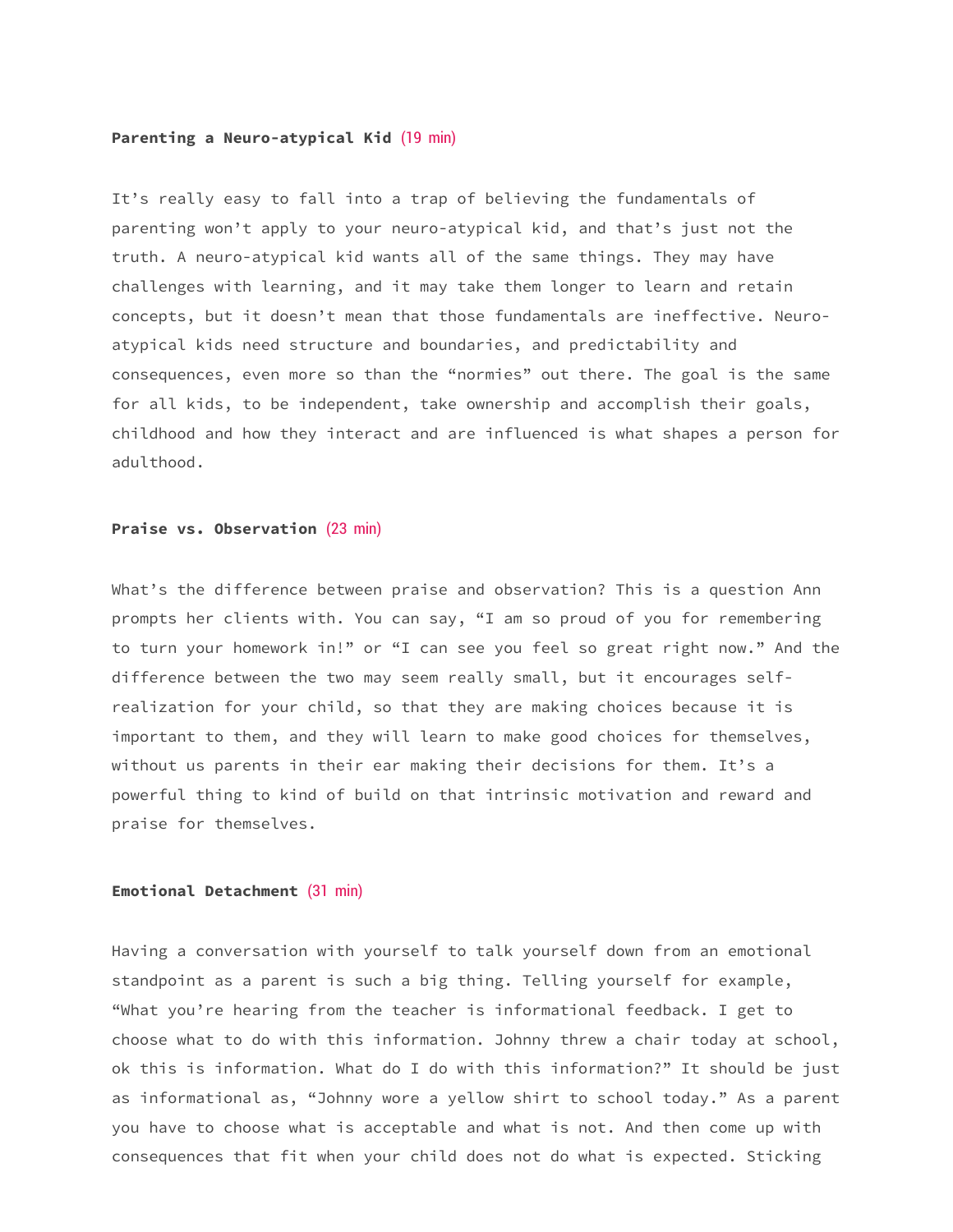to privileges such as, "In this family, screen time is for people who turn their homework in." is a great way to put choice back in the lap of your child. They get to decide what their outcome is, based on the choices and the structure you lay out for them.

#### **Parenting a Teenager** (35 min)

As your child gets older, they become more independent, and in turn, your relationship with them may become neglected. It's key to pay attention to how you are communicating, and even being aware of how effective the consequences are that you've set. For example, if you've ever had a friend growing up who was always grounded for something - they are re-grounded before they're ever un-grounded, it's obvious that grounding is not effective anymore. Finding other consequences can be set in place that will align with your own values can encourage kids to grow into that next level of age group.

# **Parenting with Learning Disabilities** (36 min)

Ann speaks to parenting an older student with learning disabilities and how the fundamental elements of parenting don't change as a whole, yet the nuts and bolts to the structure may change with the child. For example, if you say to a neuro-typical kid, "Homework & chores need to be done before you can have screen time," that may be all you need to say to them and they know how to layout their priorities if they want to have screen time. For a neuro-atypical student however, that may not be enough. You may need to encourage more thought and planning through questions like, "What can I do to help you feel like you're ready to take on that responsibility?" Or "What do you need to be able to do that?" Encourage your child to take ownership of their responsibilities, instead of you monitoring and using checklists for them, encourage them to refer to their checklist.